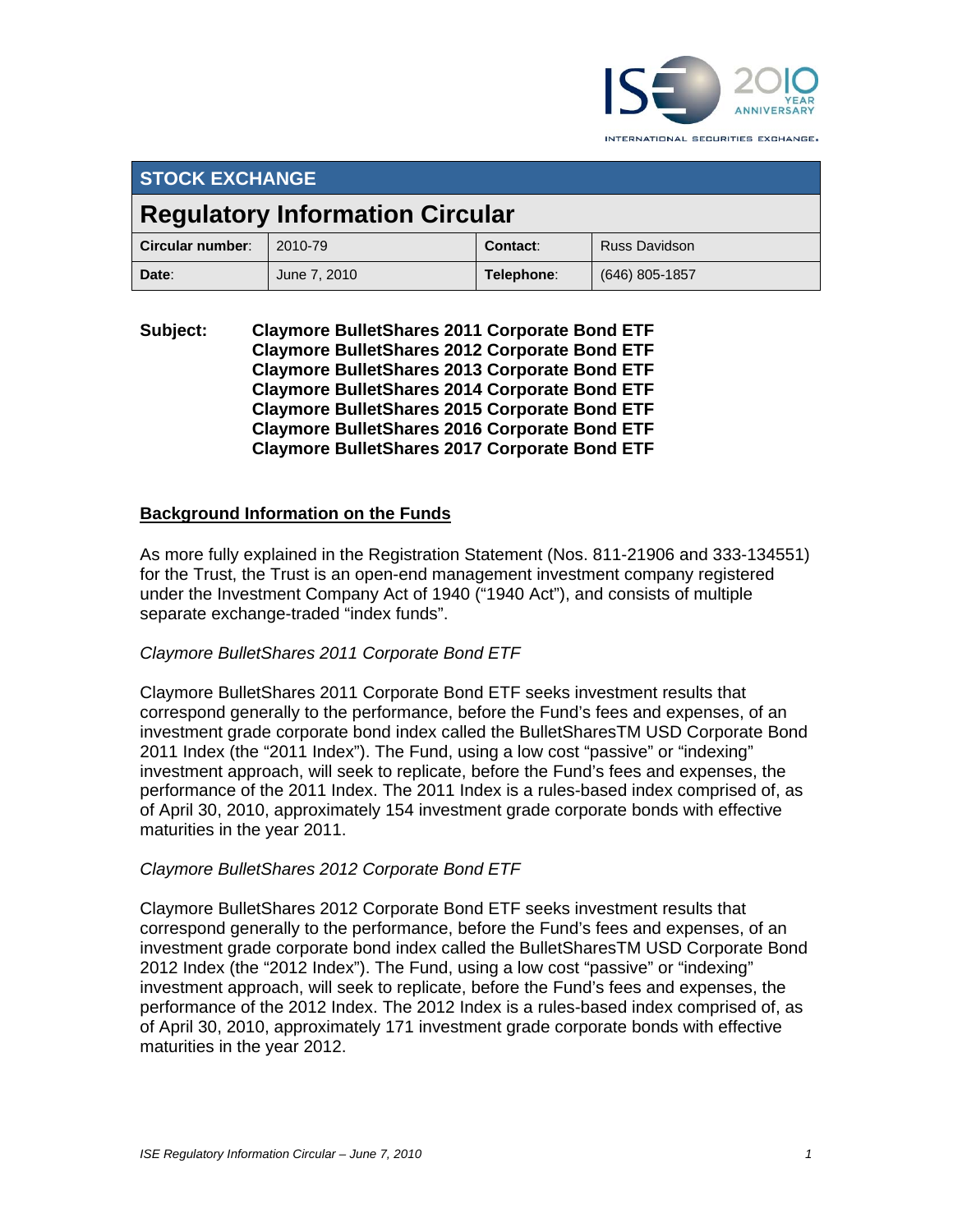

# *Claymore BulletShares 2013 Corporate Bond ETF*

Claymore BulletShares 2013 Corporate Bond ETF seeks investment results that correspond generally to the performance, before the Fund's fees and expenses, of an investment grade corporate bond index called the BulletSharesTM USD Corporate Bond 2013 Index (the "2013 Index"). The Fund, using a low cost "passive" or "indexing" investment approach, will seek to replicate, before the Fund's fees and expenses, the performance of the 2013 Index. The 2013 Index is a rules-based index comprised of, as of April 30, 2010, approximately 182 investment grade corporate bonds with effective maturities in the year 2013.

## *Claymore BulletShares 2014 Corporate Bond ETF*

Claymore BulletShares 2014 Corporate Bond ETF seeks investment results that correspond generally to the performance, before the Fund's fees and expenses, of an investment grade corporate bond index called the BulletSharesTM USD Corporate Bond 2014 Index (the "2014 Index"). The Fund, using a low cost "passive" or "indexing" investment approach, will seek to replicate, before the Fund's fees and expenses, the performance of the 2014 Index. The 2014 Index is a rules-based index comprised of, as of April 30, 2010, approximately 187 investment grade corporate bonds with effective maturities in the year 2014.

## *Claymore BulletShares 2015 Corporate Bond ETF*

Claymore BulletShares 2015 Corporate Bond ETF seeks investment results that correspond generally to the performance, before the Fund's fees and expenses, of an investment grade corporate bond index called the BulletSharesTM USD Corporate Bond 2015 Index (the "2015 Index"). The Fund, using a low cost "passive" or "indexing" investment approach, will seek to replicate, before the Fund's fees and expenses, the performance of the 2015 Index. The 2015 Index is a rules-based index comprised of, as of April 30, 2010, approximately 138 investment grade corporate bonds with effective maturities in the year 2015.

### *Claymore BulletShares 2016 Corporate Bond ETF*

Claymore BulletShares 2016 Corporate Bond ETF seeks investment results that correspond generally to the performance, before the Fund's fees and expenses, of an investment grade corporate bond index called the BulletSharesTM USD Corporate Bond 2016 Index (the "2016 Index"). The Fund, using a low cost "passive" or "indexing" investment approach, will seek to replicate, before the Fund's fees and expenses, the performance of the 2016 Index. The 2016 Index is a rules-based index comprised of, as of April 30, 2010, approximately 86 investment grade corporate bonds with effective maturities in the year 2016.

### *Claymore BulletShares 2017 Corporate Bond ETF*

Claymore BulletShares 2017 Corporate Bond ETF seeks investment results that correspond generally to the performance, before the Fund's fees and expenses, of an investment grade corporate bond index called the BulletSharesTM USD Corporate Bond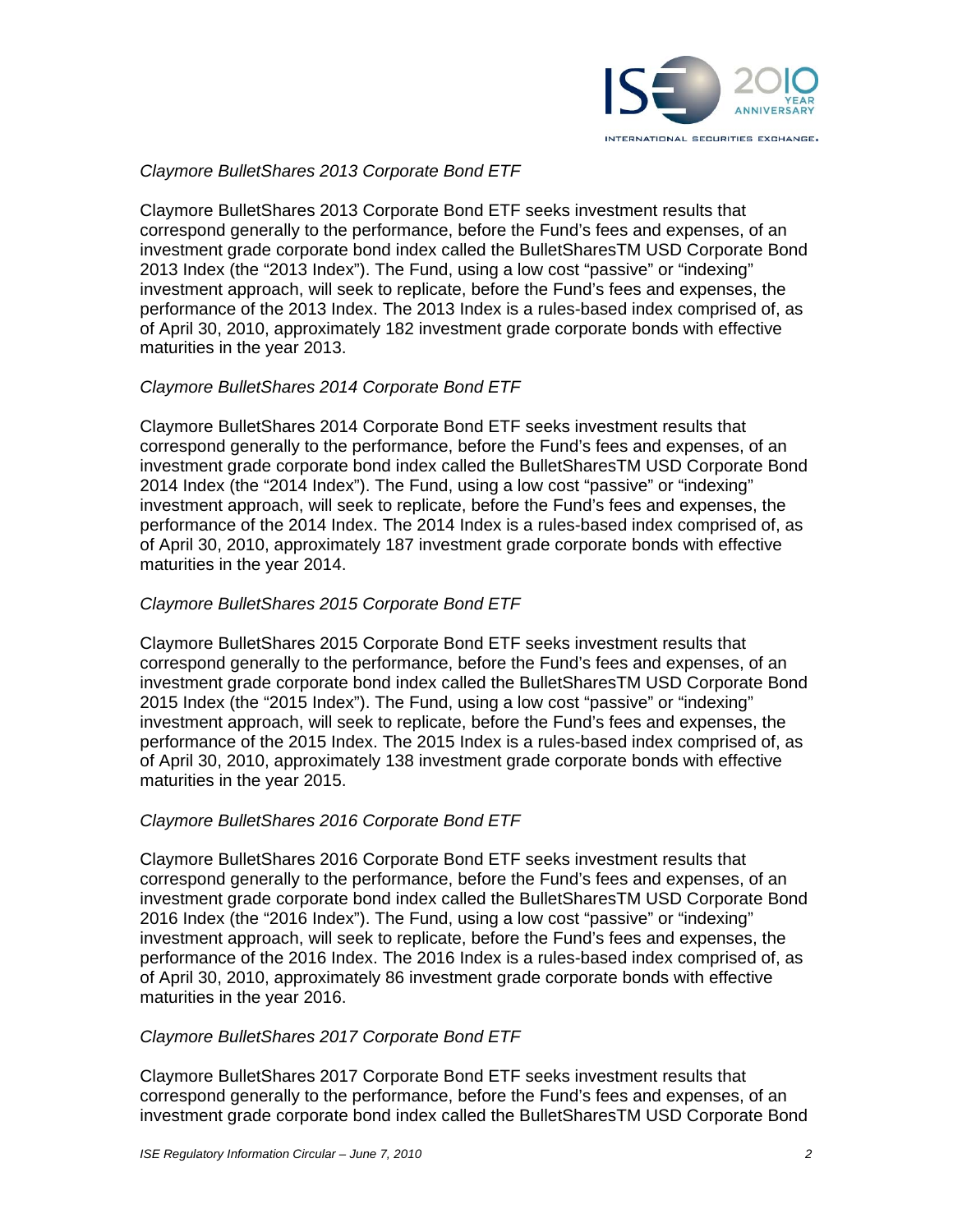

2017 Index (the "2017 Index"). The Fund, using a low cost "passive" or "indexing" investment approach, will seek to replicate, before the Fund's fees and expenses, the performance of the 2017 Index. The 2017 Index is a rules-based index comprised of, as of April 30, 2010, approximately 124 investment grade corporate bonds with effective maturities in the year 2017.

Claymore Advisors, LLC is the investment adviser for the Funds. Claymore Securities, Inc. is the distributor for the Funds ("Distributor"). The BNY Mellon is the custodian and fund accounting and transfer agent for the Funds.

As described more fully in the Trust's prospectus ("Prospectus"), Claymore BulletShares 2011 Corporate Bond ETF will issue and redeem Shares at NAV only in a large specified number of Shares called a "Creation Unit" or multiples thereof. A Creation Unit for this Fund consists of 100,000 Shares. Claymore BulletShares 2012 Corporate Bond ETF; Claymore BulletShares 2013 Corporate Bond ETF; Claymore BulletShares 2014 Corporate Bond ETF; Claymore BulletShares 2015 Corporate Bond ETF; Claymore BulletShares 2016 Corporate Bond ETF; and Claymore BulletShares 2017 Corporate Bond ETF will issue and redeem Shares at NAV only in Creation Unit size of 150,000 Shares or multiples thereof. The Funds generally issues and redeems Creation Units principally in-kind. Except when aggregated in Creation Units, the Shares are not redeemable securities of the Funds. Individual Shares of the Funds may only be purchased and sold in secondary market transactions through brokers. Because Shares will trade at market prices rather than NAV, Shares of the Funds may trade at a price greater than or less than NAV.

Dividends from net investment income, if any, are declared and paid quarterly. The Funds may also pay a special distribution at the end of the calendar year to comply with Federal tax requirements.

The Depository Trust Company ("DTC") serves as securities depository for the Shares, which may be held only in book-entry form; stock certificates will not be issued. DTC, or its nominee, is the record or registered owner of all outstanding Shares.

The NAV per Share of the Fund will be determined as of the close of trading (normally, 4:00 p.m. Eastern Time ("ET")) on each day that the Exchange is open for business (a "Business Day"). The NAV is calculated by dividing the value of the net assets of the Funds (i.e., the value of its total assets less total liabilities) by the total number of Shares outstanding, rounded to the nearest cent. NAV will be available from the Distributor and will also available to National Securities Clearing Corporation ("NSCC") participants through data made available from NSCC.

The Trust's registration statement describes the various fees and expenses for the Funds' Shares. For a more complete description of the Funds and the underlying indexes, visit www.claymore.com.

# **Principal Risks**

Interested persons are referred to the Prospectus for a description of risks associated with an investment in the Shares. These risks include fixed income risks and the risk that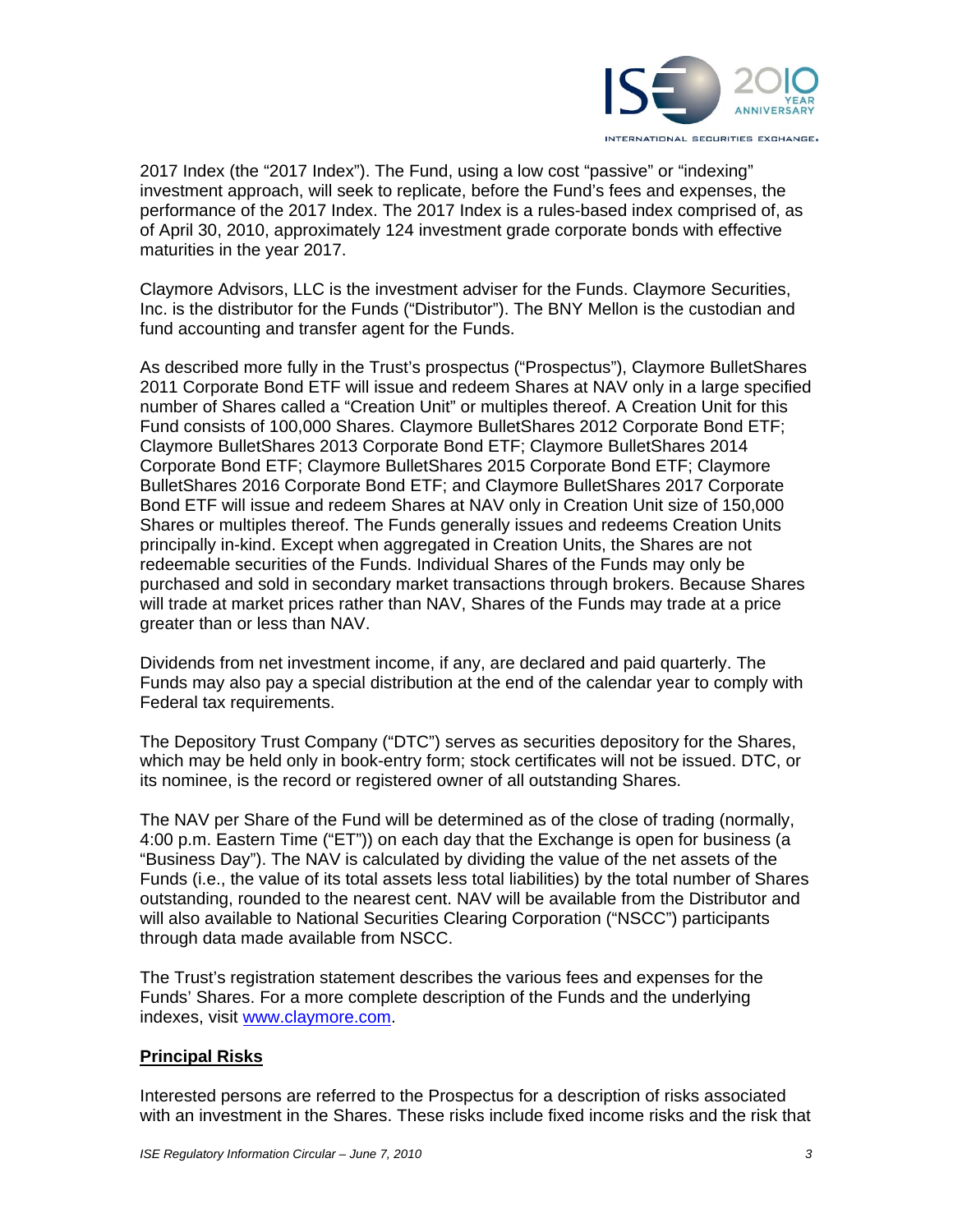

a Fund's return may not match the return of its index for a number of reasons, including the incursion by a Fund of operating expenses and costs not applicable to its index. In addition, as noted in the Prospectus, the Shares may trade at market prices that may differ from their NAV. The NAV of the Shares will fluctuate with changes in the market value of the Funds' holdings. The market prices of the Shares will fluctuate in accordance with changes in NAV as well as the supply and demand for the Shares on the Exchange.

## **Exchange Rules Applicable to Trading in the Shares**

The Shares are considered equity securities, thus rendering trading in the Shares subject to the Exchange's existing rules governing the trading of equity securities.

# **Trading Hours**

Trading in the Shares on ISE is on a UTP basis and is subject to ISE equity trading rules. The Shares will trade from 8:00 a.m. until 8:00 p.m. Eastern Time. Equity Electronic Access Members ("Equity EAMs") trading the Shares during the Extended Market Sessions are exposed to the risk of the lack of the calculation or dissemination of underlying index value or intraday indicative value ("IIV"). For certain derivative securities products, an updated underlying index value or IIV may not be calculated or publicly disseminated in the Extended Market hours. Since the underlying index value and IIV are not calculated or widely disseminated during Extended Market hours, an investor who is unable to calculate implied values for certain derivative securities products during Extended Market hours may be at a disadvantage to market professionals.

### **Trading Halts**

ISE will halt trading in the Shares in accordance with ISE Rule 2101(a)(2)(iii). The grounds for a halt under this Rule include a halt by the primary market because it stops trading the Shares and/or a halt because dissemination of the IIV or applicable currency spot price has ceased, or a halt for other regulatory reasons. In addition, ISE will stop trading the Shares if the primary market de-lists the Shares.

### **Delivery of a Prospectus**

Pursuant to federal securities laws, investors purchasing Shares must receive a prospectus prior to or concurrently with the confirmation of a transaction. Investors purchasing Shares directly from the Fund (by delivery of the Deposit Amount) must also receive a prospectus.

Prospectuses may be obtained through the Distributor or on the Fund's website. The Prospectus does not contain all of the information set forth in the registration statement (including the exhibits to the registration statement), parts of which have been omitted in accordance with the rules and regulations of the SEC. For further information about the Fund, please refer to the Trust's registration statement.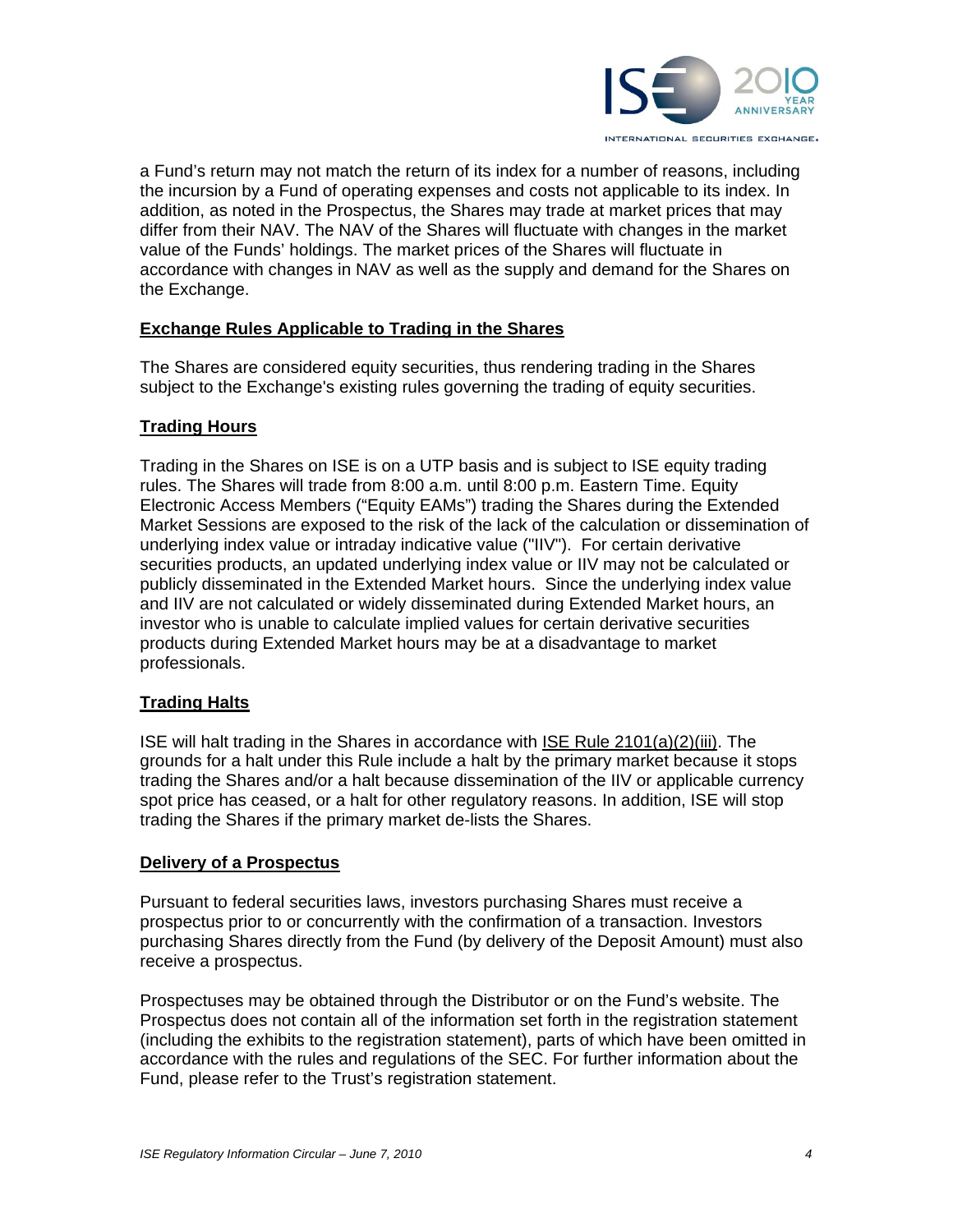

# **Exemptive, Interpretive and No-Action Relief Under Federal Securities Regulations**

The Commission has issued letters dated April 9, 2007, November 21, 2005 and August 21, 2001 (together, the "No- Action Letters") granting exemptive, interpretive and noaction relief from certain provisions of and rules under the Securities Exchange Act of 1934 for exchange-traded funds listed and traded on a registered national securities exchange that meet certain criteria.

## **Regulation M Exemptions**

Generally, Rules 101 and 102 of Regulation M prohibit any "distribution participant" and its "affiliated purchasers" from bidding for, purchasing, or attempting to induce any person to bid for or purchase any security which is the subject of a distribution until after the applicable restricted period, except as specifically permitted in Regulation M. The provisions of the Rules apply to underwriters, prospective underwriters, brokers, dealers, and other persons who have agreed to participate or are participating in a distribution of securities.

The Commission issued a No-Action Letter by which persons participating in a distribution of shares of a fund may engage in secondary market transactions in such shares during their participation in such a distribution, despite the requirements of from Rule 101 under Regulation M. In addition, the SEC has permitted persons who may be deemed to be participating in the distribution of shares of a fund (i) to purchase securities for the purpose of purchasing creation unit aggregations of fund shares and (ii) to tender securities for redemption in Creation Unit Aggregations. Further, the Commission has clarified that the tender of fund shares to the Fund for redemption does not constitute a bid for or purchase of any of the Funds' securities during the restricted period of Rule 101. The Commission has issued a No-Action Letter to paragraph (e) of Rule 102 under Regulation M which allow the redemption of fund shares in creation unit aggregations during the continuous offering of shares.

### **SEC Rule 14e-5**

The Commission has permitted any person acting as a dealer-manager of a tender offer for a component security of fund (1) to redeem fund shares in creation unit aggregations from the issuer that may include a security subject to such tender offer and (2) to purchase fund shares during such tender offer.

### **Rule 10b-17**

The Commission has granted an exemption from the requirements of Rule 10b-17 with respect to transactions in ETF shares, for ETFs registered as open-end management investment companies.

### **SEC Rule 15c1-5 and 15c1-6**

The Commission has issued a No-Action letter with respect to Rule 15c1-5 and Rule 15c1-6 as to the required disclosure of control by a broker or dealer with respect to creations and redemptions of fund shares and secondary market transactions therein.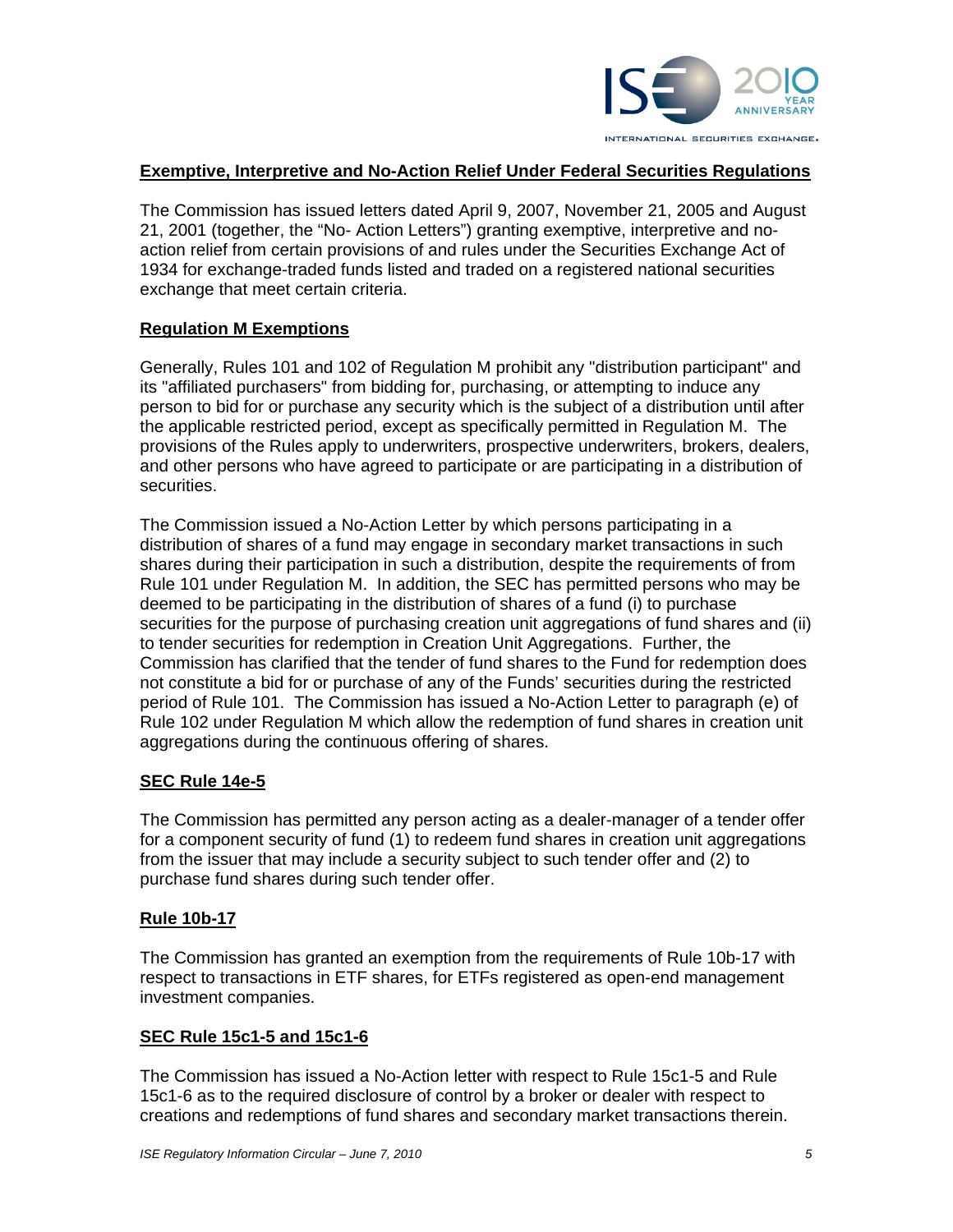

**This Regulatory Information Circular is not a statutory Prospectus. Equity EAMs should consult the Trust's Registration Statement, SAI, Prospectus and the Fund's website for relevant information.**